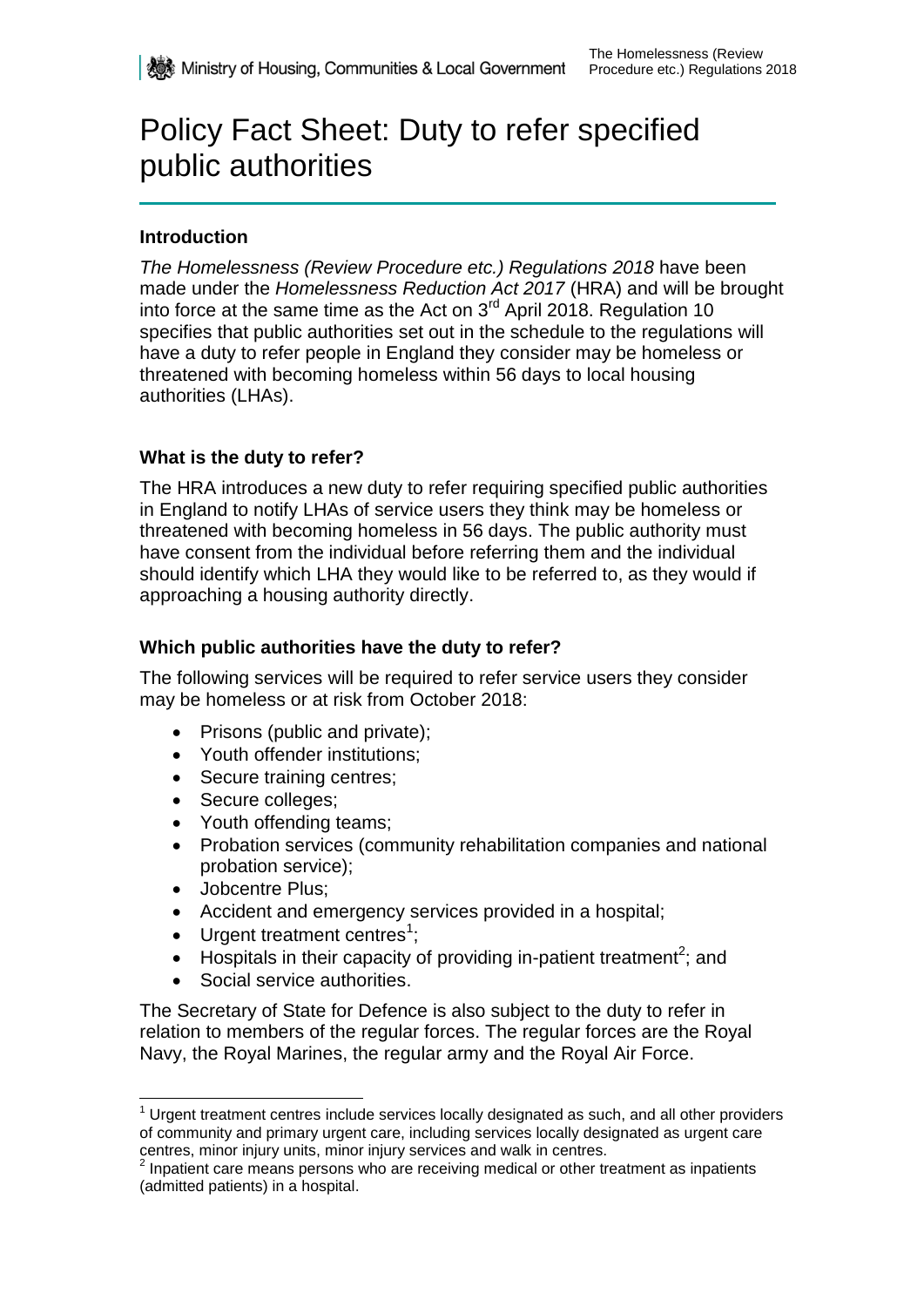## **What are the specified public authorities required to do under the duty?**

If a public authority considers that a service user may be homeless or threatened with becoming homeless within 56 days, or if a service user positively discloses this information, the public authority will be required to ask the customer if they would like to be referred to a LHA of their choice on the grounds that they are homeless or at risk.

If the individual consented to a referral, the public authority will be required to make the referral, notifying the identified LHA of the reason for the referral and how the individual may be contacted.

## **What does the duty seek to achieve?**

There are varied and sometimes complex reasons behind a person's homelessness, and we know that many people come into contact with a range of public services before reaching a homelessness crisis or approaching a LHA for advice. The duty to refer is intended to help people get access to homelessness services as soon as possible so their homelessness can be prevented or relieved in a timely manner.

## *Key questions and answers*

## **What constitutes a referral?**

A referral should include, at a minimum, the individual's contact details, consent, and the agreed reason for the referral (i.e. that they are homeless or threatened with homelessness).

The Homelessness Code of Guidance encourages LHAs to establish simple procedures such as a single point of contact for referrals. LHAs and service partners will work together to design the referral process in each local area, and may determine that in certain circumstances it will be beneficial for the referral information to build on the basic requirements.

## **When will the duty to refer come into force?**

The duty to refer will commence after the other provisions in the HRA, on 1<sup>st</sup> October 2018. This will allow time for local authorities' new service offer to be well established and for local protocols to be developed with referring agencies.

#### **Does a referral trigger an application?**

Applicants must still make an application in the usual way following a referral. However, we have set our expectation in the Homelessness Code of Guidance that local authorities should always respond to referrals by making contact with the individual.